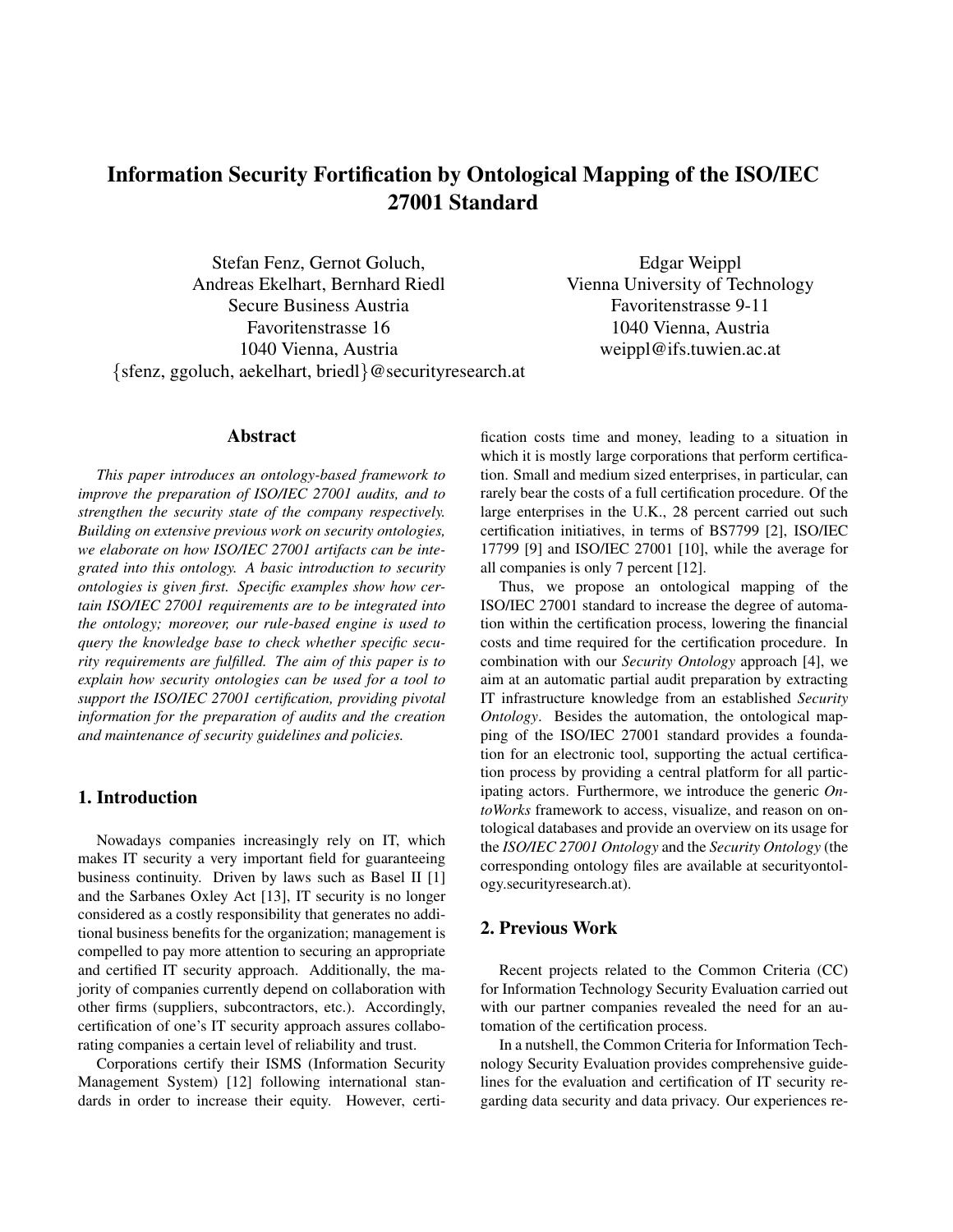vealed that due to the very complex and time consuming certification process, a lot of companies abstain from a CC certification.

To conquer the expensive Common Criteria evaluation process for a specific CC evaluation assurance level, we presented in [3] a CC ontology, comprising the entire CC domain with special focus on security assurance requirements relevant for the evaluation.

Unlike the already available PDF or paper version of the CC standard, the ontology can be browsed easily with any standard RDF [16] or OWL [14] visualization tool. Second, our approach offers the possibility to query the data structure in an efficient way using SPARQL [17].

Our third contribution was the CC certification support tool; this tool takes the CC ontology as input and supports the evaluation process in several novel ways, such as tagging and linking relevant documents.

Several CC certifications revealed that certain components and the corresponding documents often contain similar keywords and concepts, hence we introduced the aforementioned *Tagging* approach in our *CC Ontology*, which supports the evaluator in the document review by reusing information, produced in earlier CC evaluation certification processes.

In the current paper we will extend our previous efforts with an ontological mapping of the ISO/IEC 27001 standard. Compared to [3], we raise the integration of the *Security Ontology* [4], [5] to enhance the evaluation efficiency and introduce the generic *OntoWorks* framework to access, visualize, and reason on ontological databases.

## 3. The ISO/IEC 2700x Standard Series

There are several certification initiatives, that attest to the viability of a corporation's ambitions within an addressed domain, which specialize in specific business aspects. However, the overall goal of such initiatives is to acknowledge the corresponding company's structured, methodical, and transparent performance.

Building on the British standard BS7799 [2] and the ISO/IEC 17799 [9], the ISO/IEC 27001 [10] standard provides a model for establishing, implementing, operating, monitoring, reviewing, maintaining, and improving an ISMS [10]. This standard is the first in the information security related ISO/IEC standards family. Awaited are a series of evolving and subsequent standards, e.g., ISO/IEC 27003, an ISMS implementation guide; ISO/IEC 27004, a standard for information security measurement and metrics; ISO/IEC 27005, a standard for risk management; and ISO/IEC 27006, a guide to the certification process.

The ISO/IEC 2700x process approach for information security management highlights the importance of: (1) understanding a company's information security requirements



**Figure 1. PDCA model applied to ISMS processes [10]**

and the need for information security policies and objectives, (2) implementing and operating controls to manage a company's information security risks in the context of the corresponding overall business risks, (3) monitoring and reviewing the effectiveness and performance of the ISMS, and (4) continuous improvement based on objective measurement. This international standard adopts the model for structuring all ISMS processes.

Figure 1 illustrates the "Plan-Do-Check-Act" (PDCA) model and outlines how an ISMS uses the information security requirements and expectations of the stakeholders as input to produce accurate, functioning, and effective information security results.

#### 4. The ISO/IEC 27001 Ontology

Due to the very flat structure of the ISO/IEC 27001 standard, we were able to map the entire standard to the ontology using only three classes. Figure 2 shows a typical ISO/IEC 27001 control objective and the corresponding controls.

| Physical and environmental security<br>A.9 |                             |                                                                                                                                                                                                                     |  |  |
|--------------------------------------------|-----------------------------|---------------------------------------------------------------------------------------------------------------------------------------------------------------------------------------------------------------------|--|--|
| A.9.1                                      | Secure areas                |                                                                                                                                                                                                                     |  |  |
| information.                               |                             | Objective: To prevent unauthorized physical access, damage and interference to the organization's premises and                                                                                                      |  |  |
| A.9.1.1                                    | Physical security perimeter | Control<br>Security perimeters (barriers such as walls, card controlled entry<br>gates or manned reception desks) shall be used to protect areas<br>that contain information and information processing facilities. |  |  |
| A912                                       | Physical entry controls     | Control<br>Secure areas shall be protected by appropriate entry controls to<br>ensure that only authorized personnel are allowed access.                                                                            |  |  |

## **Figure 2. ISO/IEC 27001 A.9 control objectives and control subset**

Figure 3 illustrates the ontological mapping of the *A.9* control objectives and controls shown in Figure 2 (to enhance the readability only a subset of the *A.9* controls is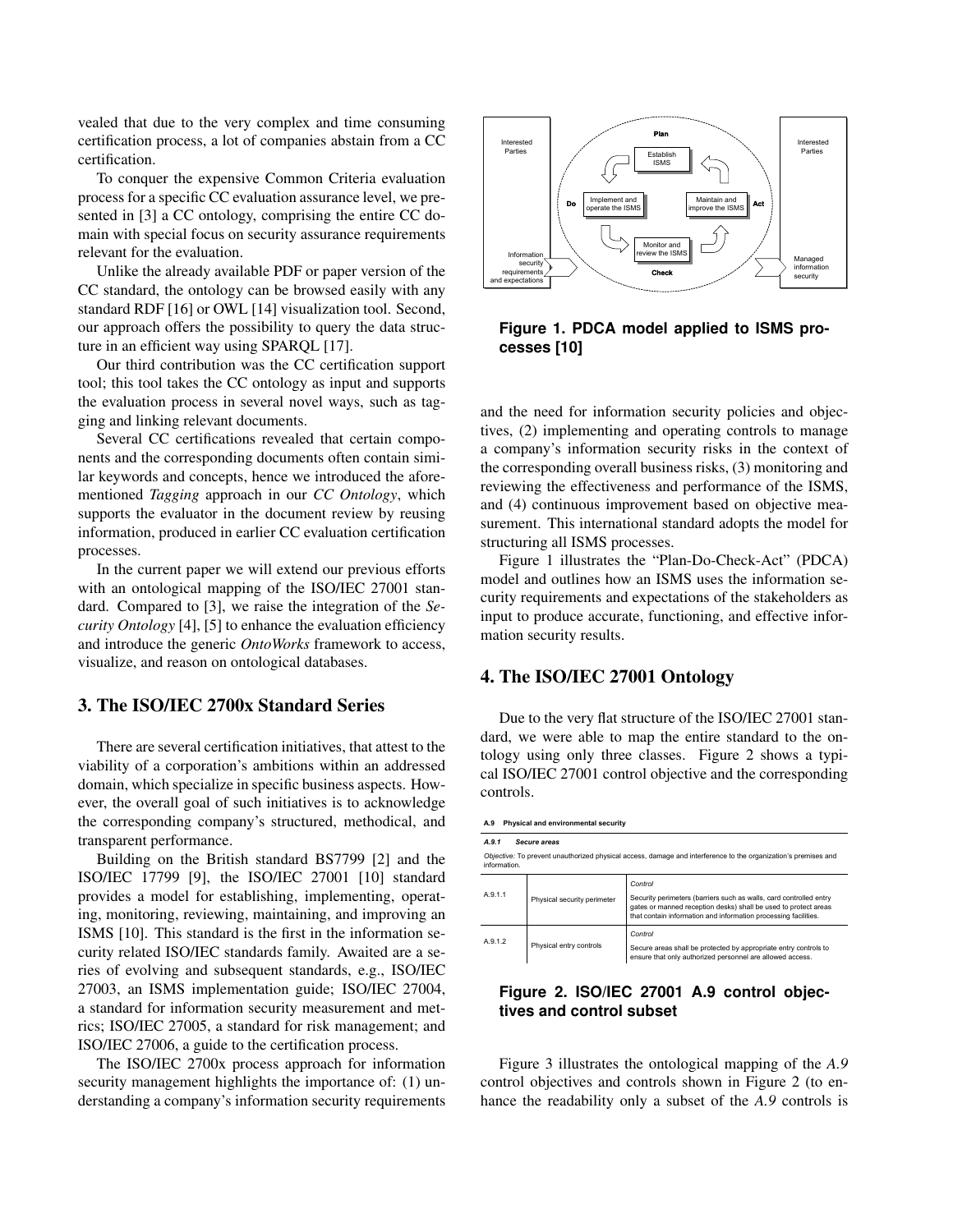

## **Figure 3. ISO/IEC 27001 A.9 category, A.9.1 instance and A.9.1 controls subset**

illustrated in figures 2 and 3). Starting from category *A.9 - Physical and environmental security*, we connected the corresponding control objective *A.9.1 - Physical security perimeter* through the relation *hasCategoryObjective* and its inverse relation. The actual controls of a certain control objective are connected by *hasObjectiveControl*. Beside aforementioned relations, each element within the ontology is equipped with various attributes such as *title* and *description* to ensure that the entire standard and not only the structure is stored within the ontology.

The following itemization lists the advantages of using an ontology rather than a simple spreadsheet or database solution:

- 1. Standardized data structure gained by using OWL [14]
- 2. Possibility to use reasoners to generate new knowledge based on existing facts
- 3. OWL-based ontologies can be reused by other ontologies through merging or importing the relevant parts

Furthermore, the fact that it is possible to merge entire ontologies or just parts of them helped us in combining the *ISO/IEC 27001 Ontology* and our *Security Ontology* approach [4] (further information on the combination is presented in Section 6).

## 5. The Security Ontology

In addition to the organizational IT security aspects that are covered by ISO/IEC 27001, we must also consider the physical aspects of IT security, relevant to the company's



**Figure 4. Sub-ontology: Threat**

physical environment. Servers that host company information and customer data or databases with private userinformation must be secured in order to ensure reliable and secure IT services. Small and medium-sized enterprises, in particular, often oversee the need for a holistic IT security approach. Therefore, we developed the *Security Ontology* [4] to provide a proper knowledge base of threats and corresponding countermeasures. In [5] we extended the threat simulation approach with risk analysis methods in order to improve quantitative risk analysis. The current section summarizes the research results and proposes a combination of the *Security Ontology* and the *ISO/IEC 27001 Ontology* to enhance the overall IT security level.

The most important parts of the *Security Ontology* are represented by the sub-ontologies *Threat*, *ThreatPrevention* and *Infrastructure*:

Figure 4 shows the *Threat* ontology with its corresponding relations: (1) to model the threats that endanger certain infrastructure elements we introduced the *sec:threatens* relation (every threat threatens *n* infrastructure elements) (2) of course we want to mitigate the threats, so we created the *sec:preventedBy* and *sec:prevents* relations (3) to enable companies to optimize their IT security approach to certain IT security attributes such as confidentiality or availability, we assigned affected attributes to each threat by the *sec:affects* and its inverse relation.

The building, with its corresponding floors and rooms, can be described using the infrastructure framework of the *Security Ontology*. To precisely map the entire building plan on the *Security Ontology*, each room is described by its position within the building. The ontology "knows" in which building and on which floor a particular room is located. The attributes *ent:nextToRoomHorizontal* and *ent:nextToRoomVertical* describe the exact location of each room; and furthermore each instance of *ent:ITAndTelecommunication* and *sec:TechnicalThreatPrevention* is located in a particular room. A room can, of course, also contain more concepts. The current ontology uses a flexible and easily extendable structure: additional concepts can be included without effort. The concept *ent:TechnicalThreatPrevention* is subdivided into *ent:CounterMeasure* and *ent:Detector*, which are used to model detectors (fire, smoke, noise, etc.) and their corresponding countermeasures (fire extinguisher, alarm system, etc.).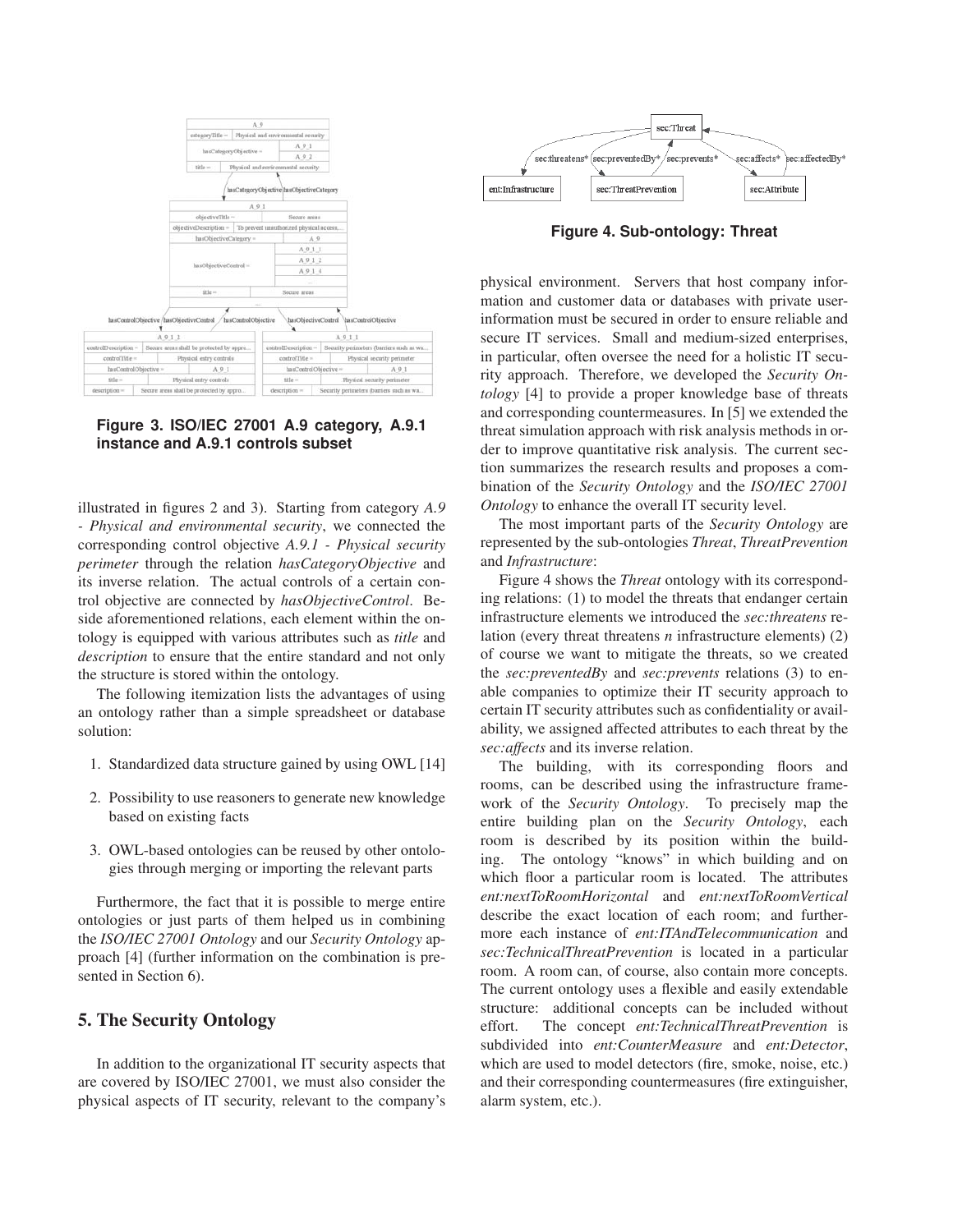## **Table 1. Exemplary Organizational Controls in the Security Ontology**

| Class                    | sec:HumanResourcesSecurityControl                                                                                                                                                                                                                                                            |
|--------------------------|----------------------------------------------------------------------------------------------------------------------------------------------------------------------------------------------------------------------------------------------------------------------------------------------|
| sec:Description          | As part of their contractual obligation, em-<br>ployees, contractors and third party users<br>shall agree and sign the terms and condi-<br>tions of their employment contract, which<br>shall state their own and the organizations<br>responsibilities regarding information se-<br>curity. |
| sec:controlDate          | 2007-02-02                                                                                                                                                                                                                                                                                   |
| sec:isImplemented        | true                                                                                                                                                                                                                                                                                         |
| sec:controlCorrespondsTo | iso: $A$ 8 1 3                                                                                                                                                                                                                                                                               |
| sec:prevents             | sec:SocialEngineering                                                                                                                                                                                                                                                                        |

Along with the mapping of technical infrastructure elements, crucial for acceptance of the *Security Ontology*, is the mapping the organizational aspects regarding policies, standards, and procedures. Therefore, based on the ISO/IEC 27001 standard, we implemented controls which are classified as administrative threat prevention elements.

Each element is associated with the following attributes: (1) *sec:description* describes the control in a human readable way (2) *sec:controlDate* stores the date on which the control was checked, to ensure that mechanisms such as an obligatory review of the controls can be implemented by the processing applications (3) *sec:isImplemented* indicates the implementation status of a certain control within the organization (4) *sec:prevents* holds a list of threats that can be prevented by the implementation of the current control (5) *sec:controlCorrespondsTo* allows us to map concrete controls of existing security frameworks to control-instances of the *Security Ontology*.

This feature is very useful for supporting a concrete certification process, such as the ISO/IEC 27001 certification, where the processing application is able to determine if a certain ISO/IEC control is fulfilled by checking the current state of the *Security Ontology*. To avoid that an organizational control is being misleadingly marked as implemented, the *sec:controlDate* attribute ensures that the control is only valid for a defined period of time. The example in Table 1 shows a concrete control implementation.

## 6. Combining the ISO/IEC 27001 Ontology with the Security Ontology

We now want to utilize the *ISO/IEC 27001 Ontology* by combining it with the *Security Ontology*, which acts as a knowledge base representing a company's infrastructural and organizational facts.

In our current research, we split the ISO/IEC 27001 controls into two groups:

- 1. *Hard Facts*: physical security aspects of the ISO/IEC 27001 standard
- 2. *Soft Facts*: organizational security aspects of the ISO/IEC 27001 standard

The reason for this split is the different characterization of the control's counterparts in the *Security Ontology*.

Table 2 shows an example of a hard fact and a soft fact "ISO/IEC 27001 control - *Security Ontology* item" mapping. The security door is part of the infrastructure subontology, whereas the HR (Human Resources) policy and guideline are part of the administrative threat prevention sub-ontology. Every ISO/IEC 27001 control is certainly not representable by only one hard or soft fact of the *Security Ontology*. In fact, most controls consist of or are mapped to various hard and soft fact items.

To enhance understanding, we look at an example mapping of one hard fact and one soft fact, in the following sub-sections.

## **6.1. Mapping the "Hard Facts"**

One of our major industry partners participating in the research center *Secure Business Austria* uses the *Security Ontology* to represent its IT infrastructure and the corresponding threats. In this section, we deal with the problem of secure areas in the company's data processing center and the corresponding security perimeters and access controls. The applicable ISO/IEC 27001 controls are: *A.9.1.1 - Physical security perimeter* and *A.9.1.2 - Physical entry controls* (see Figure 2 and Figure 3 for ontological representation). In the following, we concentrate on infrastructure and access control elements.

In our first example, we want to determine whether the *A.9.1.1* control, stating that "Security perimeters shall be used to protect areas that contain information and information processing facilities", is fulfilled. Therefore, we query the *Security Ontology* in the following way:

First, we determine which rooms are defined as secure areas. In the *Security Ontology*, each instance of class *Room* offers to mark secure areas within the data processing center by the boolean attribute *sec:secureArea*. Automatic marking is enabled by rule sets that define circumstances under which a room is to be marked as a secure area (e.g., business critical servers are located in the room or the room is used as a data archive). The following SPARQL [17] query generates a list of all secure areas within the main data processing building:

SELECT ?room WHERE {?room ent:secureArea true} SPARQL result: R0104, R0201, R0202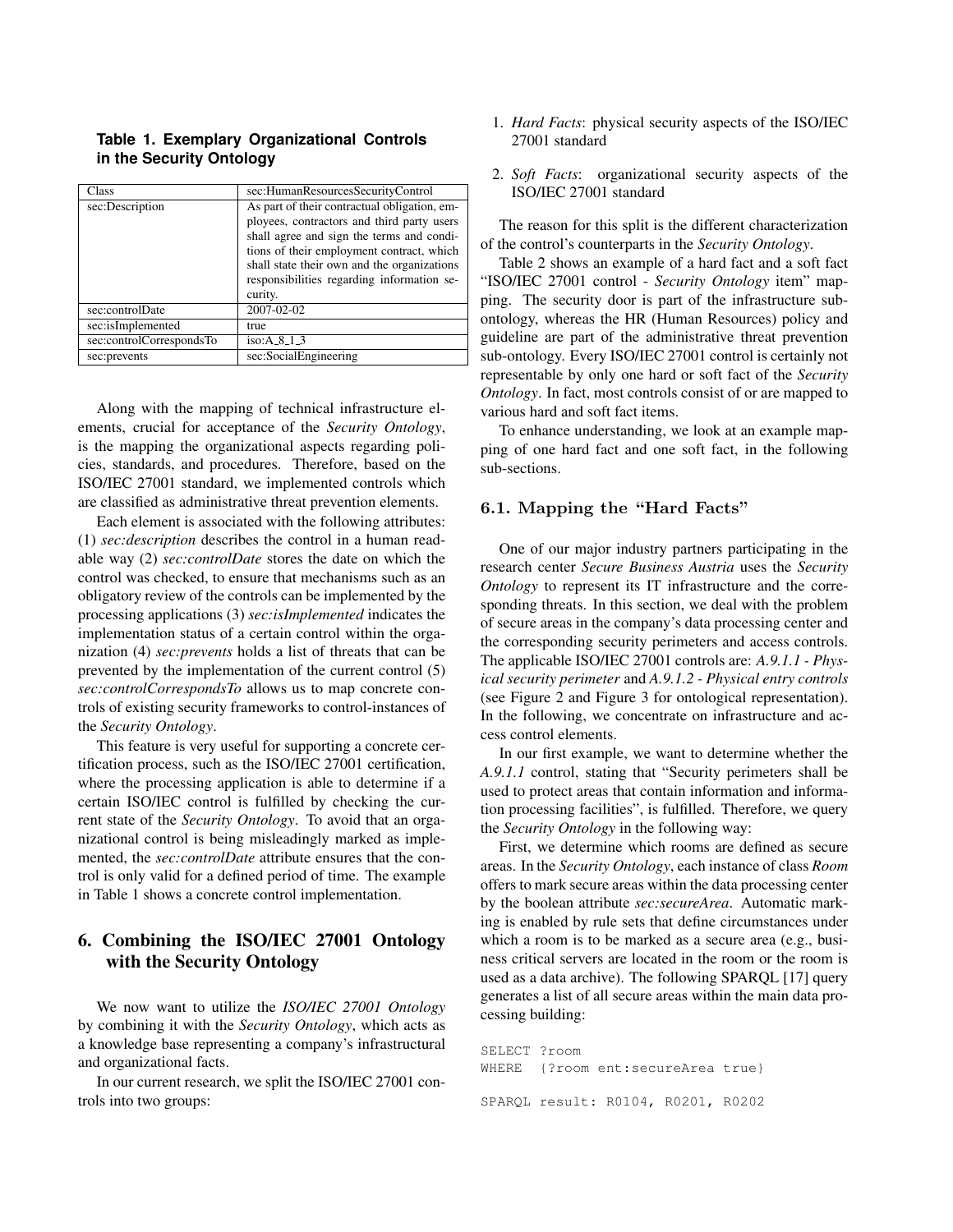| <b>Mapping Type</b> | <b>ISO/IEC 27001 Control</b>                      | <b>Security Ontology Item</b>                |  |  |
|---------------------|---------------------------------------------------|----------------------------------------------|--|--|
| Hard Fact           | Physical security perimeter                       | Security doors with biometric access control |  |  |
| Soft Fact           | Screening (Human Resources - Prior to employment) | HR policy and guideline                      |  |  |

**Table 2. Hard and soft fact mapping**

Using the SPARQL query, as presented below, we gather a list of all safety doors that are installed in the secure areas of the data processing center.

```
SELECT ?room
WHERE {?room ent:secureArea true.
 ?x rdfs:subClassOf sec:SafetyDoor.
 ?insSafetyDoor a ?x.
 ?insSafetyDoor ent:locatedIn ?room.}
```

```
SPARQL result: R0104
```
The output shows us that only room *R0104* has implemented safety doors. The engine concludes that the rooms R0201 and R0202 lack adequate safety doors. It sends a corresponding message to the user interface to inform the human auditor of this situation in the following way:

- R0201 is not in compliance with ISO/IEC 27001 Control A.9.1.1: no safety door found
- R0202 is not in compliance with ISO/IEC 27001 Control A.9.1.1: no safety door found

Section 7 refers in more detail to the technical implementation of the engine and the user interface. In addition to the check for security doors, we have implemented several other checks such as secure window checks, wall type checks and doorman checks to cover large parts of the security perimeter domain.

If every secure area within the data processing center is secured with the defined security perimeters, the certification requirement pertaining to the control *A.9.1.1*, is fulfilled and a report will be generated to enable human auditors to understand the decision process of this specific ISO/IEC 27001 certification check.

In our second example we want to determine if the *A.9.1.2* control, stating that "Secure areas shall be protected by appropriate entry controls to ensure that only authorized personnel are allowed access", is fulfilled. Therefore, we query the *Security Ontology* in the following way:

We know that room *R0104*, *R0201*, and *R0202* are defined as secure areas (see first SPARQL query) and that appropriate entry controls should ensure that only authorized personnel is allowed access. Therefore, we query those rooms that have already implemented such entry controls:

SELECT ?room ?accessControl WHERE {

?x rdfs:subClassOf sec:AccessSystem.

?y rdfs:subClassOf ?x. ?accessControl a ?y. ?room ent:secureArea true. ?accessControl ent:locatedIn ?room.} SPARQL result: R0202, Fingerprint0202

The output shows that only room *R0202* has implemented an access system. The remaining rooms *R0104* and *R0201* thus lack a proper access control system. Now the person who is running an ISO/IEC 27001 certification preparation, is aware that something must be done to meet the requirements of the *A.9.1.2* control. Therefore, suggestions derived from the *Security Ontology* are available, presenting possible access control system types, such as facial scans or smart card access systems. When every secure area within the data processing center is connected to an access control system, the certification requirement for the *A.9.1.2* control is fulfilled and a report will list the ontological decision steps to the human auditor.

## **6.2. Mapping the "Soft Facts"**

In addition to "Hard Facts" such as infrastructure components, it is crucial for the acceptance of our certification approach to include the organizational aspects of the company environment. Existing policies, standards, guidelines, and procedures have to be mapped to the *Security Ontology* to ensure an efficient certification process. Due to the fact that the majority of policies, standards, guidelines, and procedures are not readable by machines, we had to develop some kind of mapping mechanism to ensure that the *Security Ontology* "understands" what is meant by a certain administrative statement. Therefore, we connected each certification control with those administrative statements that, if implemented, would fulfill the certification control. In order to clarify this idea, the following statement shows the connection of the *A.8.1.1* control and the corresponding company-internal, administrative control *HRSC1* (compare the following SPARQL query). The *A.8.1.1* control, regarding the aspect of roles and responsibilities in the human resources sector, states that "Security roles and responsibilities of employees, contractors and third party users shall be defined and documented in accordance with the organizations information security policy." [10].

SELECT ?control ?bool ?date WHERE { ?control sec:controlCorrespondsTo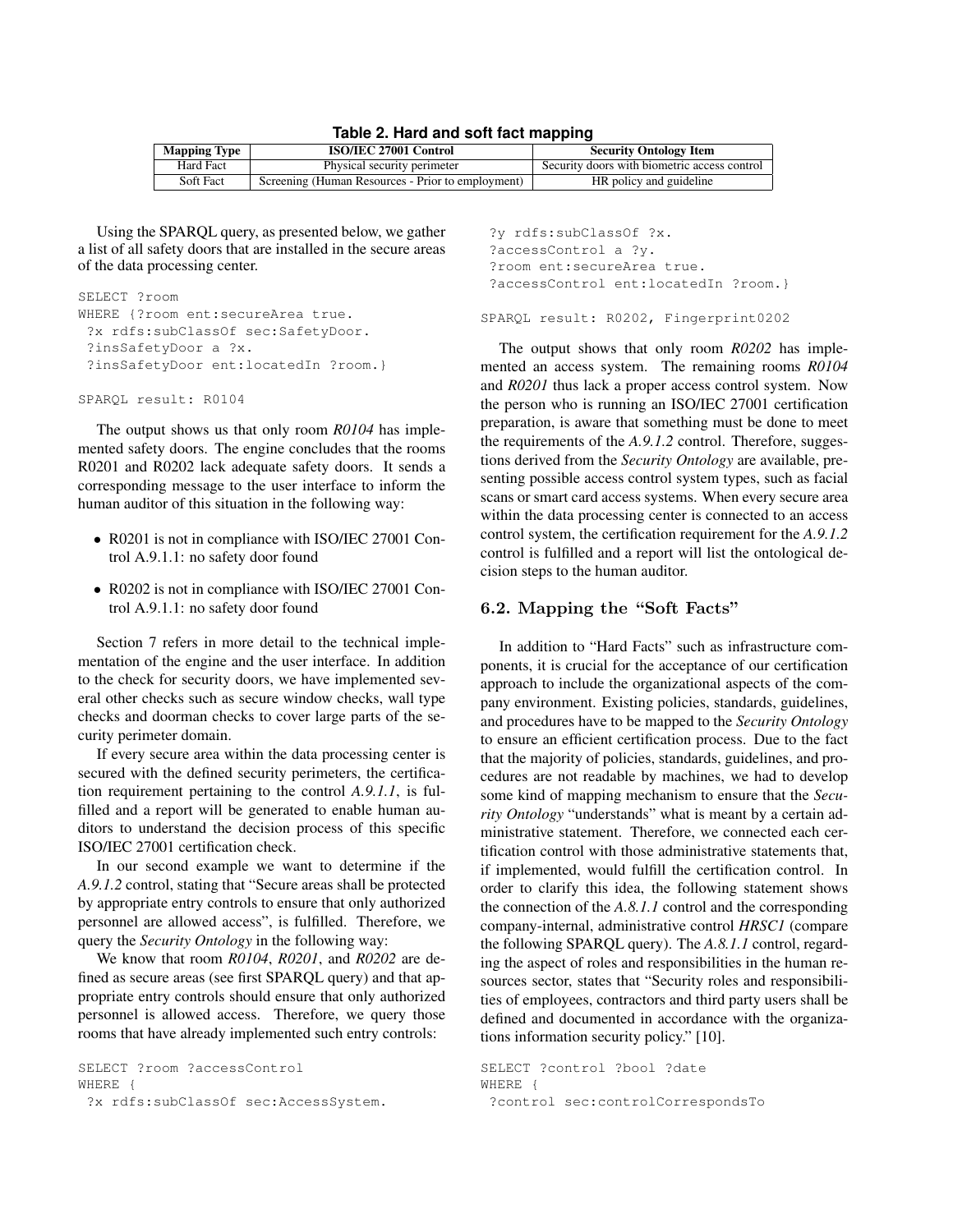```
secont:A 8 1 1.
?control sec:isImplemented ?bool.
?control sec:controlDate ?date.}
```
SPARQL result: HRSC1, true, 2007-02-08

The query checks for the company-specific, administrative control that corresponds to the *A.8.1.1* control and determines the implementation status and the last control date. Although the initial effort for the manual compliance check of the company-internal paper-based administrative controls against the *Security Ontology* is high, savings in terms of time and money increase with every certification process through the central and machine readable storage of policy-, standard-, guideline- and procedure-modules.

## 7. OntoWorks

As we have seen in the previous sections, compliance with ISO/IEC 27001 controls is determined by reasoning, based on the established knowledge, hence we identify two pivotal elements: a knowledge base and corresponding rules. Due to the valuable semantic structure, we decided on an OWL-based knowledge store, realized by one OWL document instance. Furthermore, results must be presented to a user who runs the compliance software and is eager to uncover potential vulnerabilities. Summarizing our main requirements for such an ontological framework results in the following list:

- Rule based: We emphasize the development of rule based systems, especially in domains where the underlying logic changes often. The rule language used must be highly expressive due to the complexity of the compliance statements
- Flexibility: The framework should be useful for a broad semantic field of applications, requiring a minimum of customization
- Maintainability: A clear separation of components (rules, business logic, and interfaces) strongly supports this attribute
- OWL Knowledge Base: The framework has to operate directly on OWL files as this W3C standard has high potential and is now widely used
- Multiuser Environment: Applications built on the semantic framework should not be limited to one local store and installation, but should follow a client/server model where multiple clients connect to one server where the central knowledge repository is processed

In the paper [4] we developed a Java prototype for threat simulations facing similar requirements. SPARQL [17], a

promising W3C specification for querying RDF graphs, has been integrated. Rather than rules, we implemented classes to handle the business logic. We soon realized that maintaining this program, especially when business logic has to be changed and also new logic is permanently added, is very cumbersome and complicated. While this implementation fulfilled our requirement of OWL file based knowledge stores, maintainability and flexibility were not satisfactory.

Dissolving rules from the core implementation promises greater flexibility and maintainability, therefore we searched for new technologies. The Semantic Web Rule Language (SWRL) [15], yet another W3C recommendation, was one of the candidates we examined. SWRL, based on a combination of OWL with the Unary/Binary Datalog RuleML sub languages of the Rule Markup Language, can be used to infer new knowledge from an existing OWL knowledge base. SWRL is a good solution for moving property values from one individual to another. However, it does not support using consequences of rules to communicate with other programs and is thereby not suitable for our ontological framework.

SWRL is only the language specification and relies on an underlying reasoning engine that processes the rules according to SWRL syntax. JESS [8], a rule engine based on the Rete algorithm [6], can be integrated into Java applications. Java Beans can be directly accessed, manipulated, and created in JESS rules, which facilitates the Java program and rule engine communication. The main problem with this engine has turned out to be that JESS relies on its own working memory for facts and rules, but our framework is built up on separate OWL files for knowledge representation. To feed the JESS memory with OWL knowledge, we have to convert OWL to JESS and back if the knowledge base is modified. In [11] Mei et al. presented an OWL2JESS transformation tool, which derives facts from an initial OWL file by one XSLT style sheet, while the RDF(S) and OWL Semantics are pre-defined as Jess rules. Since external OWL knowledge files that can be edited with alternative tools is an elemental requirement and permanent transformations from OWL to JESS add an inefficient factor, we decided not to use JESS as rule engine in our ontological application framework.

#### **7.1. OntoWorks Architecture**

*OntoWorks* represents the framework architecture we developed for semantic applications, on which the *ISO/IEC 27001 Certification Support Tool* is based. The requirements listed at the beginning of this section were our main concern during the design phase. Figure 5 depicts the *OntoWorks* architecture.

The knowledge store follows the OWL specification and can be a single OWL file or even a native OWL database so-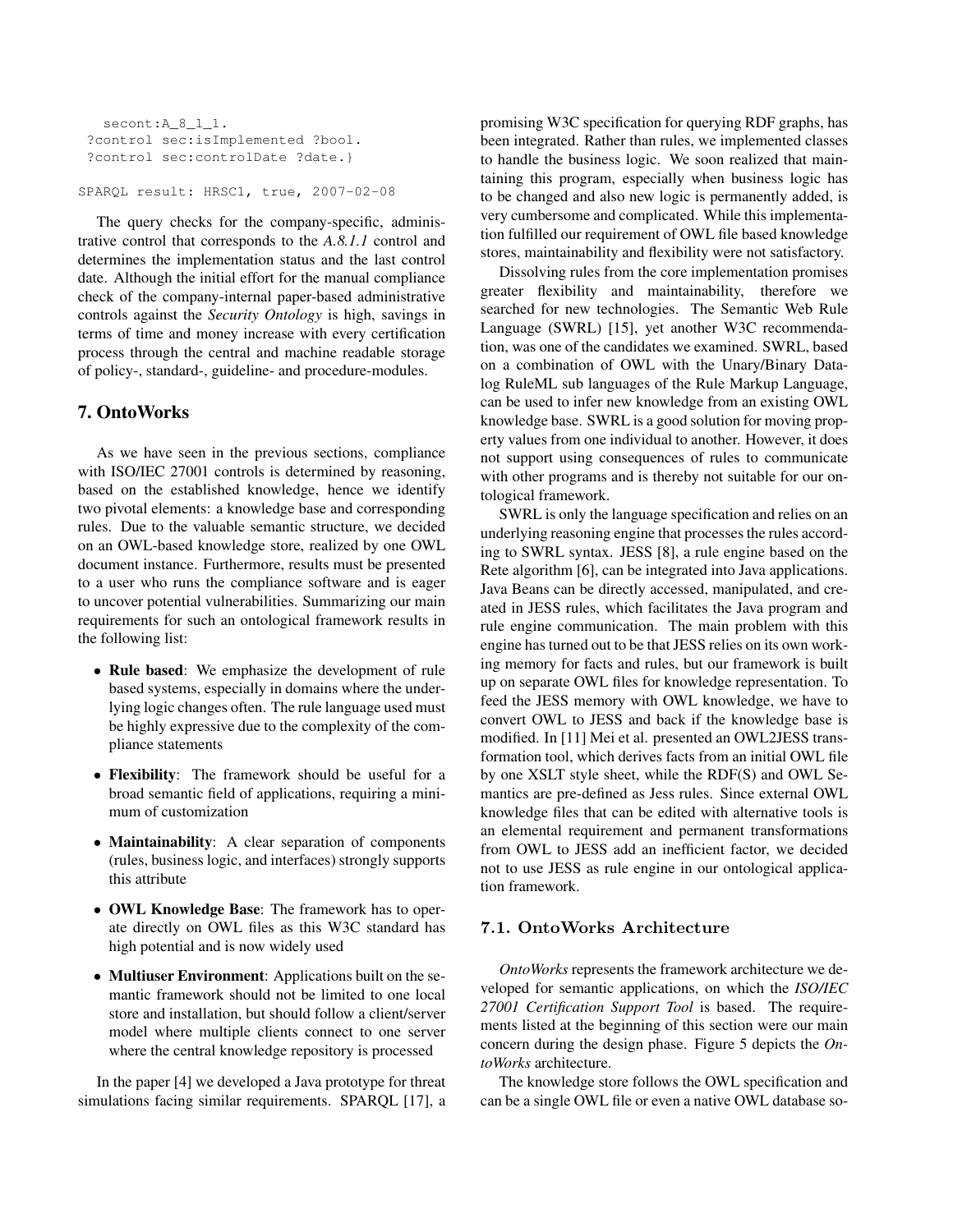

**Figure 5.** *OntoWorks* **Architecture**

lution, since the connection modules from the engine to the data store can be replaced, based on an interface definition. A topic for further studies is research on and development of OWL database solutions utilizing a relational database model. One of the main components is the engine itself, which establishes the connection to the database and rule repository. Rules are stored separately in XML files or in an XML database solution.

The rule structure is defined as follows: Each rule file starts with the root *rules* tag. *ruleset* tags can surround a set of rules to bundle them and makes it possible to fire rules in combination. The attribute *id* identifies a rule set uniquely. On the next level, rules are defined using the tag *rule*. Each rule consists of a description (*description*), SPARQL queries (*query* and *subquery*), and a consequence (*result*) and has a unique *id* attribute. It is possible to combine query results via the subquery option (an example operation would be the difference of result sets) thus making it possible to overcome the limitations of SPARQL queries. The *result* of a rule is the output of the processed retrieved data. For the *ISO/IEC 27001 Certification Support Tool* results are mostly generated compliance statements in natural language, including links to corresponding knowledge elements. Results are returned as trees in XML format, which makes it easy to operate in loosely linked applications. The following example shows an excerpt from a safety door rule definition for the *A.9.1.1* control (compare Subsection 6.1):

```
<rule id="ISOA911_1">
  <query op="minus">
    <subquery>
    ...
    </subquery>
  </query>
```


**Figure 6.** *OntoWorks* **User Interface - Control Area**

```
<description>Returns all secure areas
   without safety doors
  </description>
  <result>[ ?room is not in compliance
   with ISO Control A.9.1.1: no
   { sec:SafetyDoor } found ]
  </result>
\langlerule>
Rule ISOA911 1 results:
[ http://secont.com/secont.rdf#R0104 is
not in compliance with ISO Control
A.9.1.1: no sec:SafetyDoor
found ]
```
...

*sec:SafetyDoor* references the corresponding class in the ontology and can be displayed as a link, which allows the user to inspect possible countermeasures. The *?room* instances are also displayed including the whole namespace, making it possible to access information on the specific rooms by navigating the ontology.

One core application has to exist which instances our *OntoWorks* engine and transfers the rule results to the user interface. Rules can be fired directly by calling the corresponding rule identifier or rule set identifier. A live system, in which changes on the knowledge based might fire rules is a possible further extension of our framework. Besides the core module in the main application, further application specific modules can be attached by an interface. The *Database* element in Figure 5 symbolizes a permanent data store for application specific information (e.g. setting and log files) which are not part of the ontological data store.

The *OntoWorks* user interface prototype is built in the GWT framework [7]. Besides the simple tree-based listing of all ISO/IEC 27001 categories, objectives and controls,